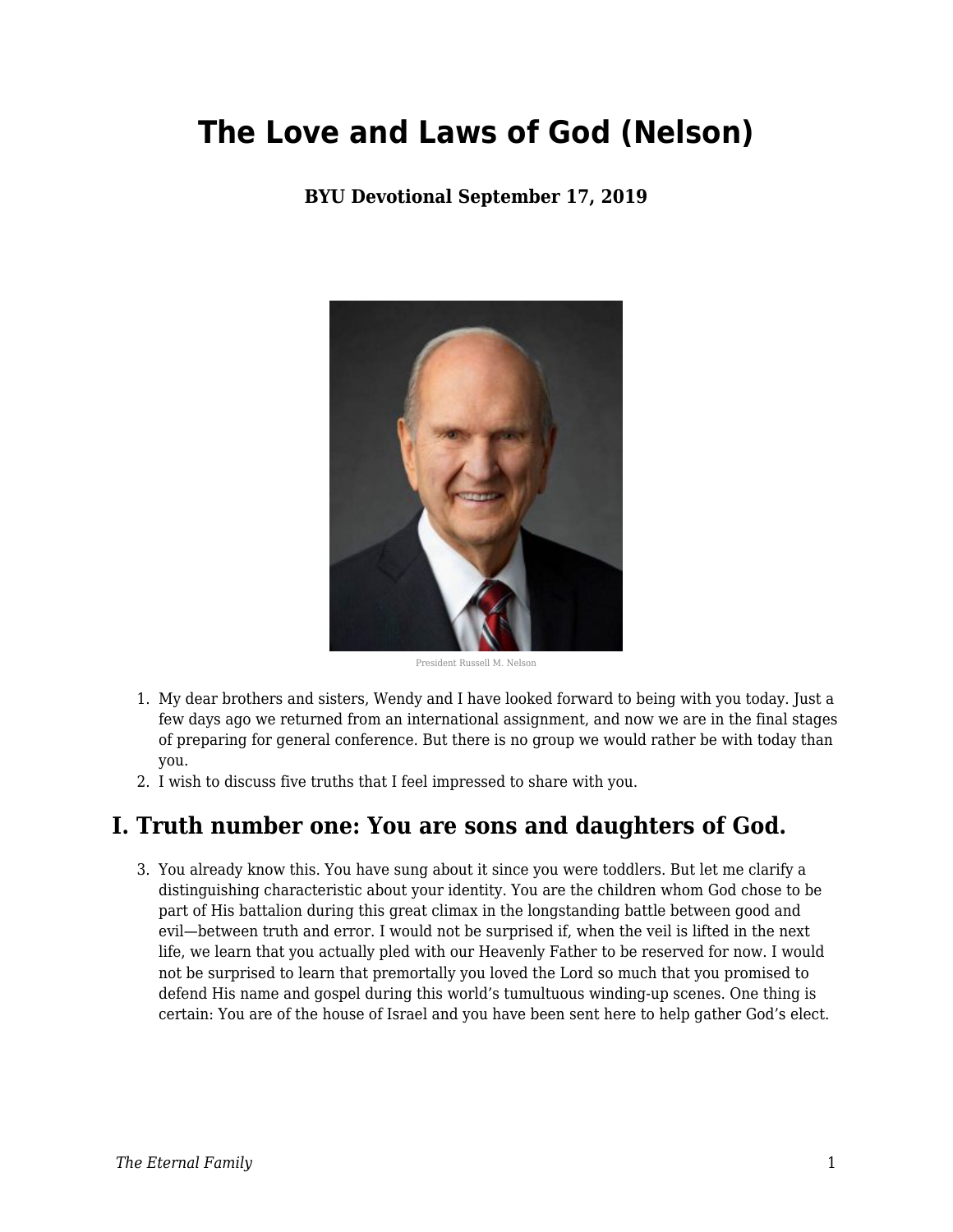## **II. Truth number two: Truth is truth.**

- 4. Some things are simply true. The arbiter of truth is God—not your favorite social media news feed, not Google, and certainly not those who are disaffected from the Church.
- 5. President Spencer W. Kimball taught that absolute truth cannot be "altered by the opinions of men. . . . If men are really humble, they will realize that they discover, but do not create, truth. $^{\prime\prime}$ <sup>1</sup>
- 6. Many now claim that truth is relative and that there is no such thing as divine law or a divine plan. Such a claim is simply not true. There is a difference between right and wrong. Truth is based upon the laws God has established for the dependability, protection, and nurturing of His children. Eternal laws operate in and affect each of our lives, whether we believe them or not.

# **III. Truth number three: God loves every one of us with perfect love.**

- 7. More than anything, our Father wants His children to choose to return home to Him. Everything He does is motivated by His yearning desire. The entire reason we are on this earth is to qualify to live with Him forever. We do that by using our agency to find and stay on the covenant path that leads back to our heavenly home.
- 8. God knew that because of the adversary's deceptive tactics and traps, the covenant path would not be easy to find or to stay on. So He sent His Only Begotten Son to atone for us and to show us the way. The godly power available to all who love and follow Jesus Christ is the power to heal us, strengthen us, cleanse us from sin, and magnify us to do things we could never do on our own. Our Savior is the Divine Exemplar who marked the path that we are to follow.
- 9. Because the Father and the Son love us with infinite, perfect love and because They know we cannot see everything They see, They have given us laws that will guide and protect us.
- 10. There is a strong connection between God's love and His laws. I have come to see the significance of that connection and the power of divine law. Two experiences may illustrate.
- 11. The first I see as a parent. I am the grateful father of nine daughters and one son. I love them with all my heart. As our children were growing up, their mother and I established family rules to keep them safe and facilitate their growth. Our children did not always like or understand the rules, but because we loved them, we were willing to do all we could to guide and protect them.
- 12. As much as I love my children, I can only imagine how much God loves each of us, because His love for us is infinite! The apostle Paul taught that neither death, nor life, nor angels, nor principalities, nor powers, nor things present, nor things to come,
- 13. Nor height, nor depth, nor any other creature, shall be able to separate us from the love of God, which is in Christ Jesus our Lord. $2$
- 14. Just as the rules that my wife and I developed for our children were motivated by love, God's laws reflect His perfect love for each of us. His laws keep us spiritually safe and help us to progress eternally.
- 15. The second experience by which I came to see the power of divine law came during my career as a medical doctor and scientific researcher.
- 16. After graduating from medical school, I pursued advanced education in surgery. At that time there was no such thing as heart surgery. Then I teamed up with other researchers in the daunting task of making an artificial heart and lung machine. We knew that such an apparatus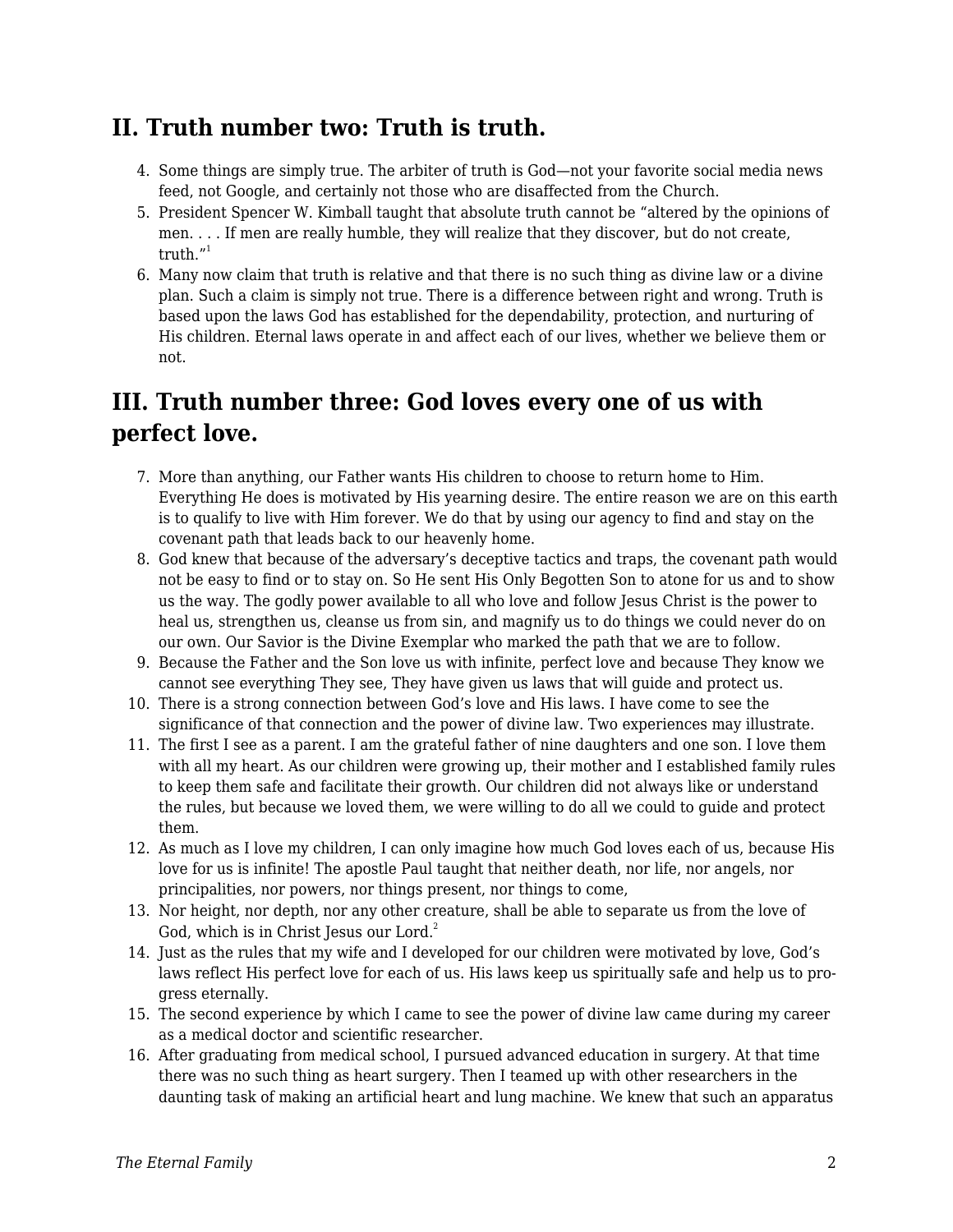could possibly maintain the body's circulation while repairs might be made on the heart. But during that early era, there was much we did not know.

- 17. Then one day, two truths articulated in the Doctrine and Covenants spoke to my inquiring mind. These truths were, first, that all blessings are predicated upon obedience to law $^3$  and, second, that to every kingdom there is a law given.<sup>4</sup>
- 18. Well, I reasoned that if every kingdom had a law, there must be laws that govern the beating heart. I was determined to discover those laws and obey them. By doing so, blessings would come and lives could be saved.
- 19. In medical school I had been taught that if one touched the beating heart, it would stop beating. However, one of the first laws we discovered in the lab was that we could touch the heart of an animal without losing its heartbeat. This finding opened the door later to uncovering another law that made more complex open-heart operations possible.
- 20. We learned that if we added potassium chloride to blood flowing into the coronary arteries, thereby altering the normal sodium/potassium ratio, the heart would stop beating instantly. Then, when we nourished the heart with blood that had a normal sodium/potassium ratio, the heart would spring back to its normal beating pattern. Literally we could turn the heart off long enough to repair it and then turn it back on again.
- 21. Decades later, when I explained this to a group of medical students, one prominent professor asked, "But what if it doesn't work?" My answer? It always works, because it is based on divine law.
- 22. Divine law is incontrovertible! The same can be said of the law of gravity and the laws of foil and lift that allow airplanes to fly. Each is an absolute truth. Doctors or pilots do not have the power to change those laws, but their understanding of them safeguards lives.
- 23. My dear brothers and sisters, divine laws are God's gifts to His children. Just as our family's rules kept our children safe as they grew to adulthood, just as divine laws governing the heart and the flight of airplanes keep you safe on an operating table or while traveling, abiding by God's laws will keep you safe as you progress toward eventual exaltation. Let me say it as succinctly as I can: As you abide by God's laws, you are progressing toward exaltation.
- 24. The Prophet Joseph Smith taught that God "institute[d] laws whereby [we] could have a privilege to advance like himself."<sup>5</sup> God's greatest blessings are reserved for those who obey His laws, as He explained: "For all who will have a blessing at my hands shall abide the law which was appointed for that blessing."6 God's laws are motivated entirely by His infinite love for us and His desire for us to become all we can become.

# **IV. Truth number four: The Lord Jesus Christ, whose Church this is, appoints prophets and apostles to communicate His love and teach His laws.**

- 25. The gospel of Jesus Christ is "built upon the foundation of the apostles and prophets, Jesus Christ himself being the chief corner stone."<sup>7</sup>
- 26. Each of the Lord's apostles is in a position to observe and feel the love that Heavenly Father has for His children, particularly for those who are struggling. He cares deeply about those who have strayed from the covenant path, especially when they fear there is no way back.
- 27. My dear young friends, there is always a way back. Jesus Christ (and His gospel) is the way. You have not committed any sin so serious that you are beyond the reach of the Savior's love and atoning grace. As you take steps to repent and follow God's laws, you will begin to feel just how much Heavenly Father and His Beloved Son want you back home with Them! They want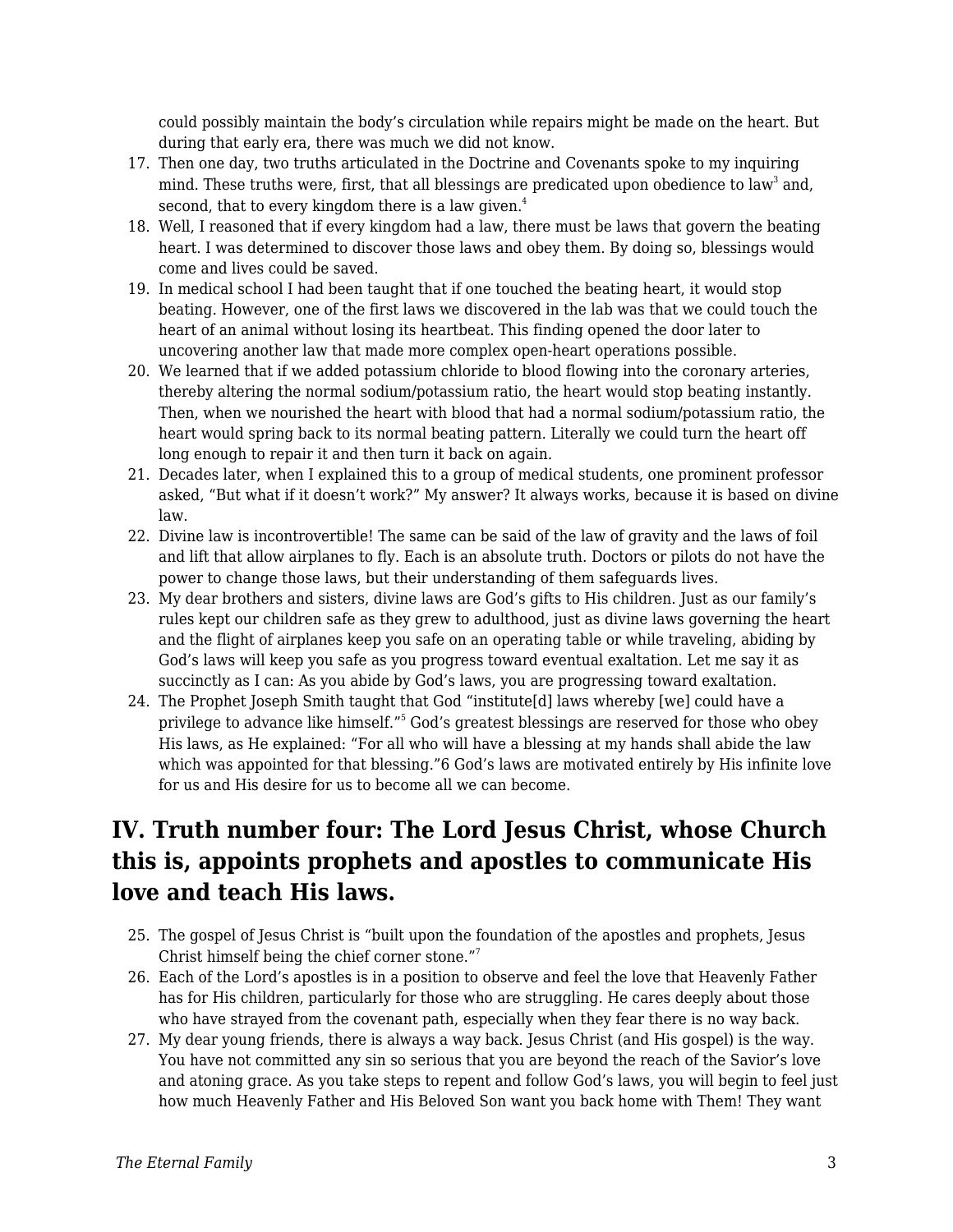you to be happy. They will do anything within Their power that does not violate your agency or Their laws to help you come back. How I cherish the privilege of feeling Their love for you!

- 28. Sometimes we as leaders of the Church are criticized for holding firm to the laws of God, defending the Savior's doctrine, and resisting the social pressures of our day. But our commission as ordained apostles is "to go into all the world to preach [His] gospel unto every creature."8 That means we are commanded to teach truth.
- 29. In doing so, sometimes we are accused of being uncaring as we teach the Father's requirements for exaltation in the celestial kingdom. But wouldn't it be far more uncaring for us not to tell the truth—not to teach what God has revealed?
- 30. It is precisely because we do care deeply about all of God's children that we proclaim His truth. We may not always tell people what they want to hear. Prophets are rarely popular. But we will always teach the truth!
- 31. My dear young friends, exaltation is not easy. Requirements include a focused and persistent effort to keep God's laws, rigorously repenting when we don't. But the reward for doing so is far greater than anything we can imagine, because it brings us joy here and "never-ending happiness"<sup>9</sup> hereafter.
- 32. Thus our commission as apostles is to teach nothing but truth. That commission does not give us the authority to modify divine law.
- 33. For example, let's consider the definition of marriage. In recent years, many countries, including the United States, have legalized same-sex marriage. As members of the Church, we respect the laws of the land and abide by them, including civil marriage. The truth is, however, that in the beginning—in the beginning—marriage was ordained by God! And to this day it is defined by Him as being between a man and a woman. God has not changed His definition of marriage.
- 34. God has also not changed His law of chastity. Requirements to enter the temple have not changed. And our desire for there to be love at home and harmony between parent and child has not changed.
- 35. Though we of the First Presidency and Quorum of the Twelve Apostles cannot change the laws of God, we do have the charge "to build up the church, and regulate all the affairs of the same in all nations."<sup>10</sup> Thus we can adjust policy when the Lord directs us to do so. You have recently seen such examples. Because the Restoration is ongoing, policy changes will surely continue.<sup>11</sup>
- 36. Perhaps I can illustrate this through policy adjustments regarding those who identify themselves as lesbian, gay, bisexual, or transgender (LGBT) and their children. (I realize that other initials could be added to this acronym, but LGBT should suffice for the purposes of this message.)
- 37. Consider the policy announced in November 2015 related to the advisability of baptism for the children of LGBT parents. Our concern then, and one we discussed at length and prayed about fervently over a long period of time, was to find a way to reduce friction between gay or lesbian parents and their children.
- 38. Because parents are the primary exemplars for their children, we did not want to put young children in the position of having to choose between beliefs and behavior they learned at home and what they were taught at church. We wanted to facilitate harmony in the home and avoid pitting children and parents against each other. Thus in 2015 the policy was made to assist children and their parents in this circumstance; namely, that children being raised by LGBT parents would not automatically be eligible for baptism at age eight. Exceptions to this policy would require First Presidency approval.
- 39. The First Presidency and Quorum of the Twelve have continued to seek the Lord's guidance and to plead with Him in behalf of His children who were affected by the 2015 policy. We knew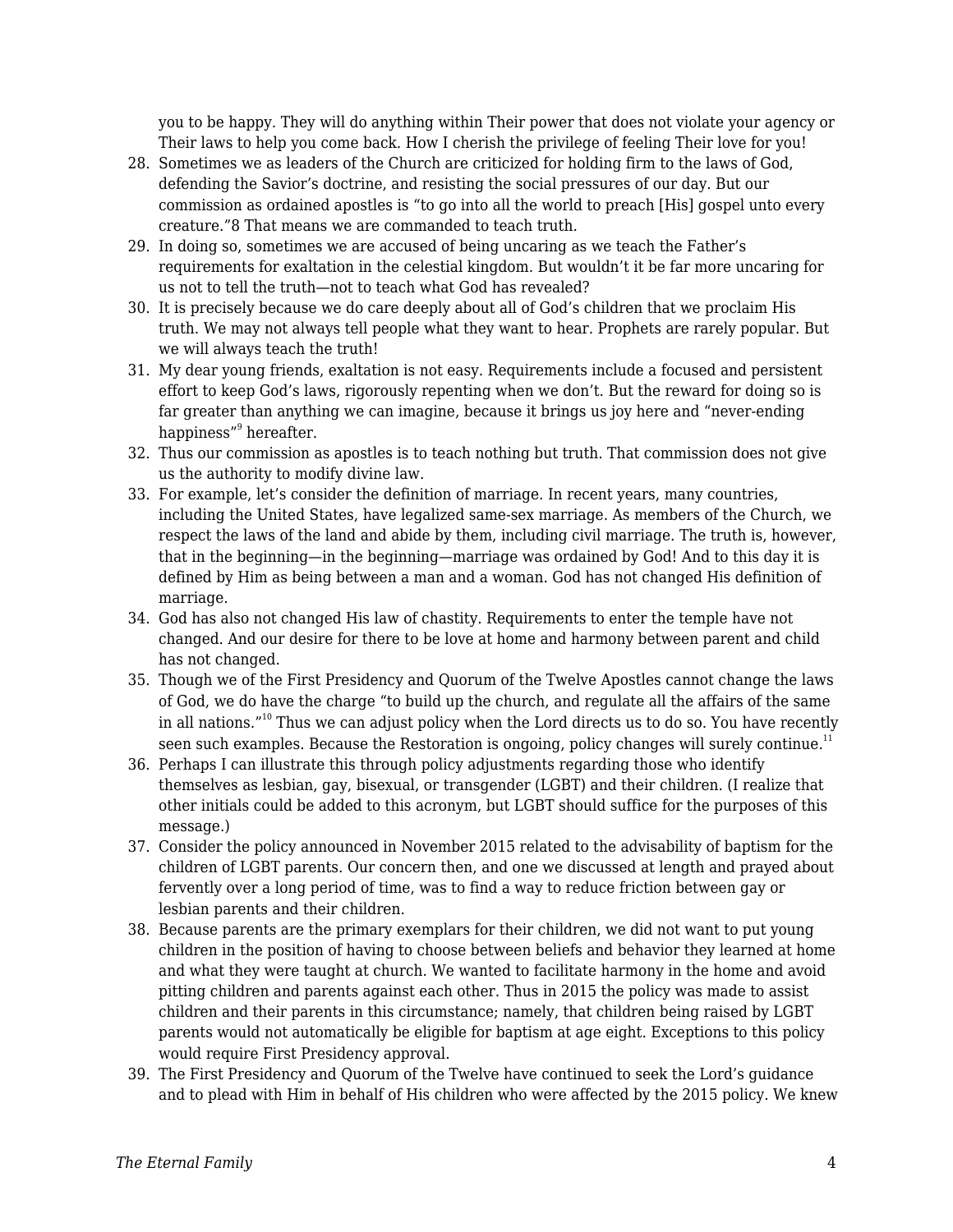that this policy created concern and confusion for some and heartache for others. That grieved us. Whenever the sons and daughters of God weep—for whatever reasons—we weep. So our supplications to the Lord continued.

- 40. We also took note of LGBT parents who sought permission from the First Presidency for their children to be baptized. In nearly every case in which the LGBT parents agreed to teach their children about—and be supportive of—the covenant of baptism, the requested exception was granted.
- 41. As a result of our continued supplication, we recently felt directed to adjust the policy such that the baptism of children of LGBT parents may be authorized by bishops without First Presidency approval, if the custodial parents request the baptism and understand that a child will be taught about sacred covenants to be made at baptism.
- 42. We also determined that LGBT parents may request that a baby be named and blessed by one who worthily holds the Melchizedek Priesthood. It is important that these parents understand that ward members will contact them periodically and that when a child who has been blessed reaches eight years of age, local leaders will recommend that the child be baptized.
- 43. Finally, we also clarified that homosexual immorality would be treated in the eyes of the Church in the same manner as heterosexual immorality.
- 44. Though it may not have looked this way to some, the 2015 and 2019 policy adjustments on this matter were both motivated by love—the love of our Heavenly Father for His children and the love of the Brethren for those whom we serve.
- 45. Because we feel the depth of God's love for His children, we care deeply about every child of God, regardless of age, personal circumstances, gender, sexual orientation, or other unique challenges.

## **V. Now, for the fifth truth:**

- 46. You may know for yourself what is true and what is not by learning to discern the whisperings of the Spirit. "For the Spirit speaketh the truth and lieth not. . . . It speaketh of things as they really are, and of things as they really will be."<sup>12</sup>
- 47. My dear brothers and sisters, I plead with you to seek earnestly a confirmation from the Spirit that what I have told you is true and is from the Lord. He has declared that we may seek knowledge from heaven and expect to receive it: "If thou shalt ask," the Lord promised, "thou shalt receive revelation upon revelation, knowledge upon knowledge."<sup>13</sup>
- 48. Ask your Heavenly Father if we truly are the Lord's apostles and prophets. Ask if we have received revelation on this and other matters. Ask if these five truths are, in fact, true.
- 49. Now, in my capacity as president of the Church, I invoke a blessing upon you to be able to discern between right and wrong, between the laws of God and the conflicting voices of the world. I bless you with power to detect the adversary's deceptions. I bless you with greater capacity to receive revelation. And I bless you to be able to feel the infinite reach of God's perfect love for you.
- 50. I so bless you and express my love for you, along with my witness that this is the Lord's Church and that He presides over and guides all we do, in the sacred name of Jesus Christ, amen.

#### **Notes**

- 1. Spencer W. Kimball, "Absolute Truth," BYU devotional address, 6 September 1977; emphasis in original.
- 2. Romans 8:38-39.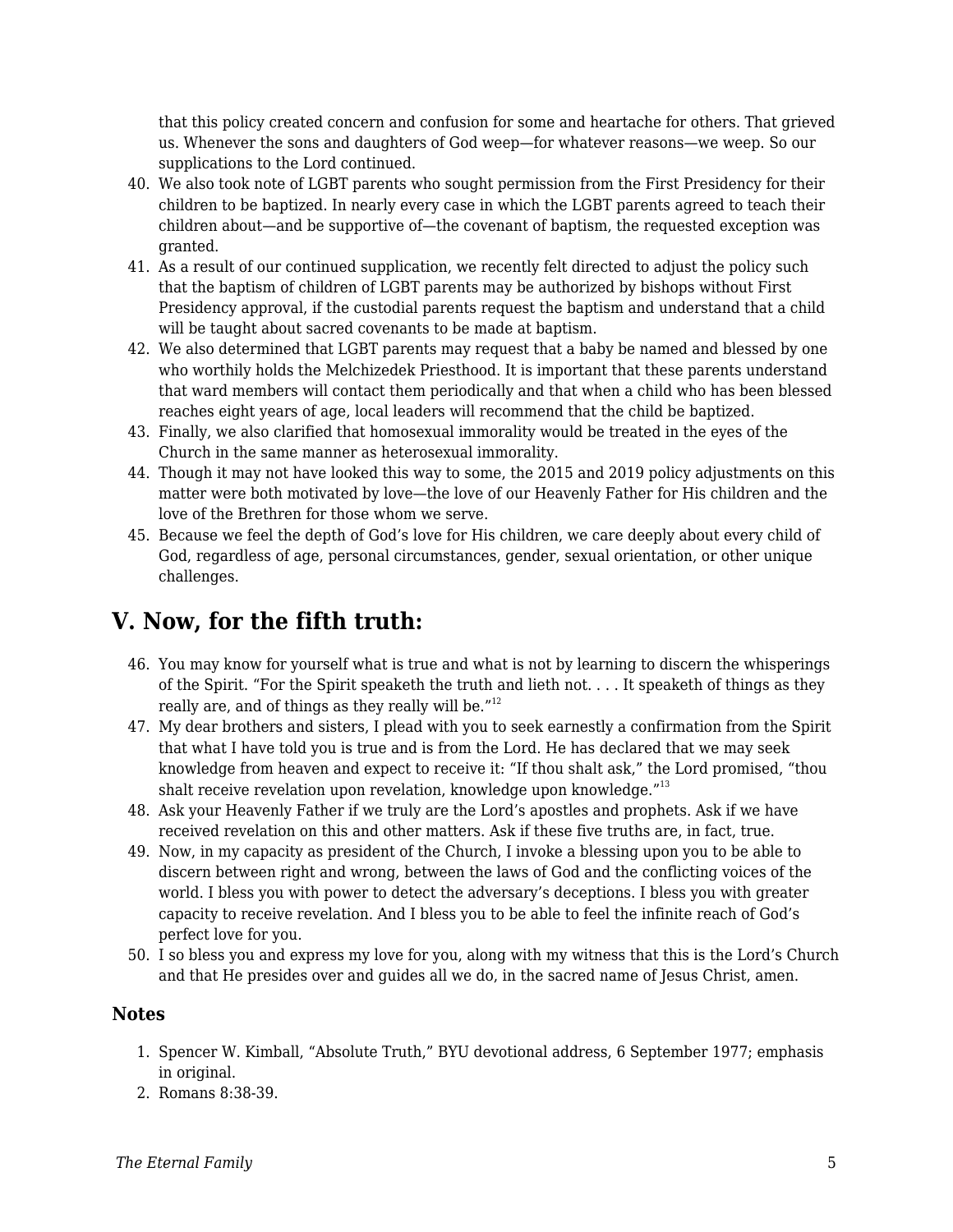- 3. See D&C 130:21.
- 4. See D&C 88:38.
- 5. Joseph Smith, HC 6:312 (7 April 1844); quoted in *Teachings of Presidents of the Church: Joseph Smith* (2007), 210.
- 6. D&C 132:5.
- 7. Ephesians 2:20.
- 8. D&C 18:28.
- 9. Mosiah 2:41.
- 10. D&C 107:33.
- 11. "We believe all that God has revealed, all that He does now reveal, and we believe that He will yet reveal many great and important things pertaining to the Kingdom of God." (Articles of Faith 1:9.)
- 12. Jacob 4:13.
- 13. D&C 42:61.

[https://edtechbooks.org/-Cfcf](https://speeches.byu.edu/talks/russell-m-nelson/love-laws-god/)